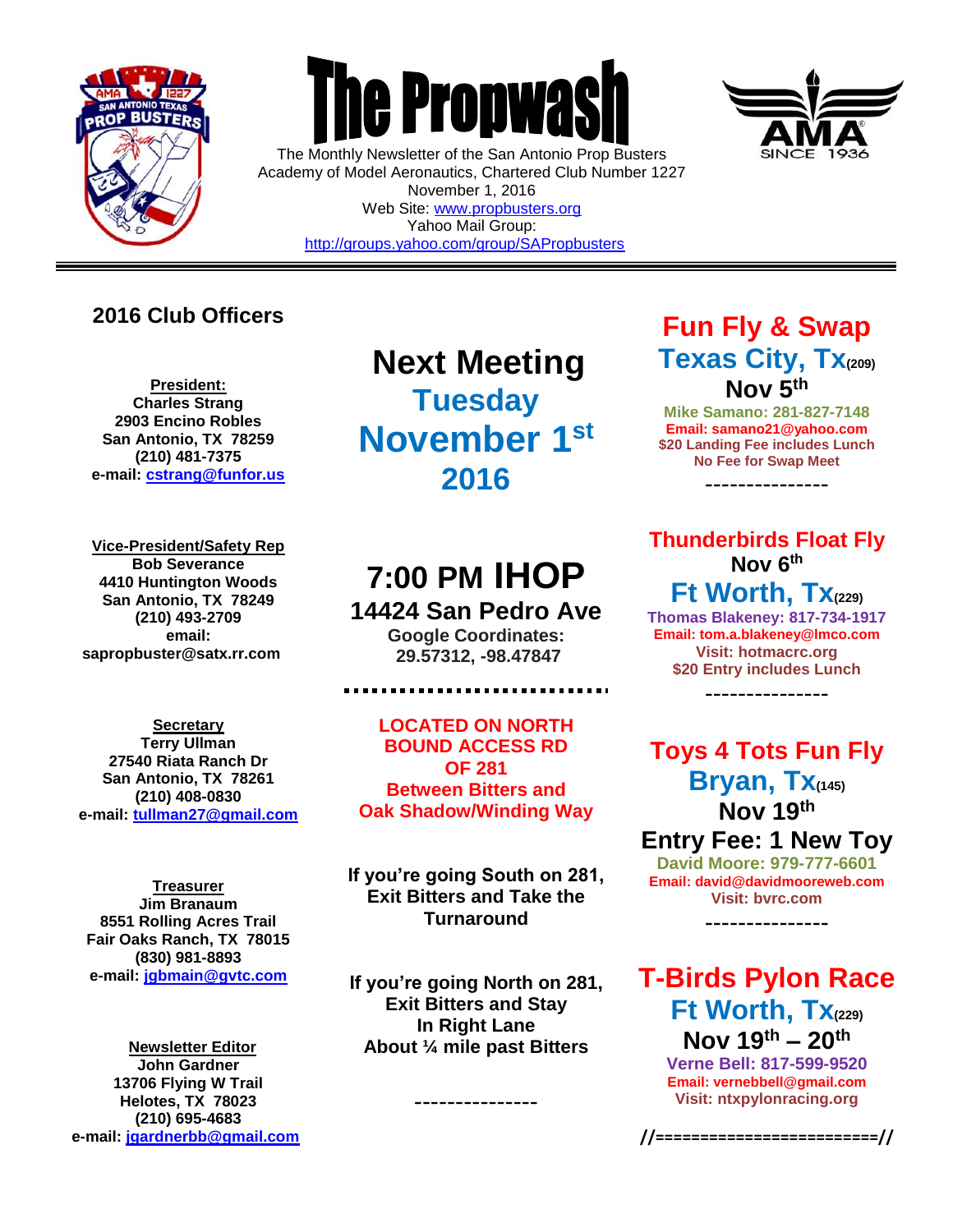**Date:** 10/4/2016, 7:07PM The meeting of the Prop Busters was called to order by Charles Strang at IHOP, 14424 San Pedro Ave, just north of Bitters on 281.

**Visitors**: Jerry Giles brought a friend and Kevin Pellone brought his wife Dawn.

The September meeting minutes were approved.

**President:** Charles commented that he hadn't been flying for a while, but he was planning to get with it!

**VP/Safety Officer:** Bob reminded all to fly safe, stay hydrated with water and Gatorade, and use sun screen.

**Secretary:** Terry no comment.

**Treasurer:** Jim reported the various expenses, income, and account balances for July. He also previewed some budget numbers for next year. The "OK" was given by Robert Jarzombek, who keeps Jim on his toes. If you need details contact Jim.

**Newsletter:** Standing order for the newsletter is that free ads and articles of interest for the newsletter need to be submitted by members to **John Gardner** by the 14th.

**Web Editor: Robert Jarzombek** 

has updated the website to include changes to Flying Rules and Regulations approved during this meeting. Robert also posts our upcoming events.

**Early Bird Raffle: Sidney Hipp** won a gallon of VP fuel, even though Jerry Giles was present.

**Membership:** Rick reported no new members this meeting and one potential member failed to send in his dues so he remains pending.

#### **Old Business:**

**Electric Fence Gate:** The note will be removed from the end of Newsletter, and a sign will be placed on the fence next to the electric gate with instructions.

#### **New Business:**

**Prop Busters Shirts:** Jim was wearing his old Prop Busters shirt and thought it may be time for making more of them. Then Bob Severance modeled his new AMA winter coat. There was discussion of shirt style, color, logo and price, along with how many need to be ordered to get a reasonable price and then selling them. Jim mentioned he had bought nine of the shirts like he had on to clear the inventory. From discussion it was suggested that perhaps getting an iron on logo would be better so that everyone could iron it on to whatever shirt style and color they chose. **Charles will look into pricing iron-on logos for light colored cloth.**

#### **Somerset Field:**

**Ants:** The field is in good shape, and the ants love it too. With little discussion, **Amdro or Sevin** 

#### **dust will be made available to treat the ants.**

**Butts:** The field has been invaded by cigarette butts left on the ground. **If you smoke, dispose of cigarettes properly.** A butt can with sand will be made available in the future.

#### **Name Tags:**

We're behind on issuing name tags to new members. **Tags will be cut soon.**

#### **Deployed:**

**Airman Mark Cheny**, who just joined some months ago, will soon be deployed. It was suggested that his current membership be placed on "hold" so that when he comes back to San Antonio, he can pick up where he left off without having to pay initiation fees again. With some discussion it was decided that the **by-laws will be modified** so that **when a current Prop Busters member returns from military deployment; that member will not have to pay an initiation fee to restore his membership.**

The club is adding a line to the By-Laws. In section IV line M:

M. Military deployed Members will not have to pay initiation fee when they return.

### **Build n' Fly Event October**

**22:** The sanctioned event will have a **landing fee** of **\$15** that includes lunch. An event budget of **\$250 for food and pilot prizes**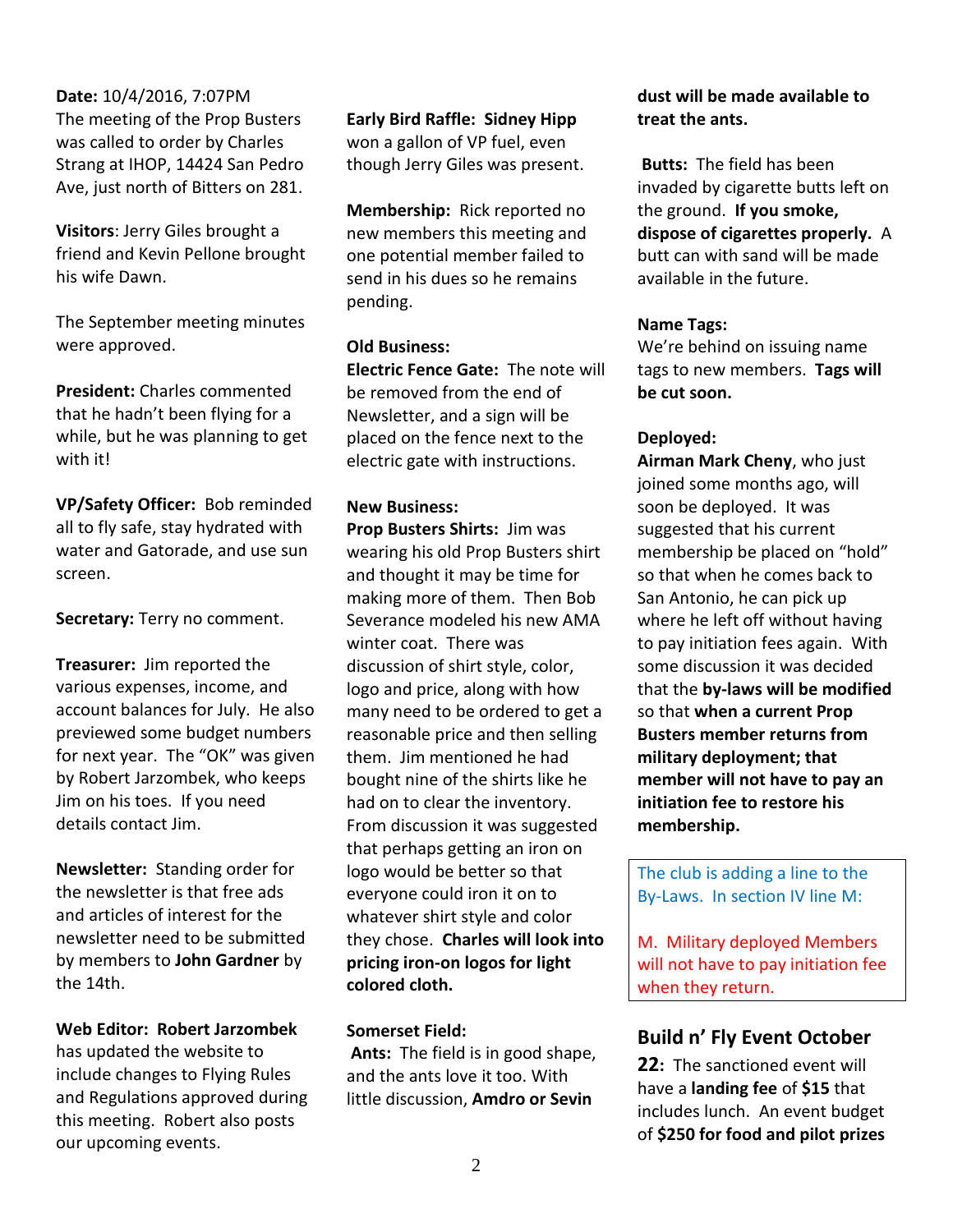was approved. **Ray Murry** was allocated **\$125** of the event budget for **hamburgers and hot dogs for 40 attendees**.

#### **MODEL OF THE MONTH**:

**Jack Witteman** showed his **Delta Ray** that he has flown several times with varying results. He said the white foam plane from Horizon Hobby was looking sort ragged for wear so he decided to paint the top in camouflage scheme using green, brown and black. On the bottom he chose a blue and with scheme used on Russian fighters. He used **Krylon** spray paint and used **very light coats to prevent the paint solvent from "melting" the foam**. The plane looked great and he commented that visibility of the underside was vastly improved from the original white foam. **Jack won model of the month.**

**CRASH DUMMY: Jim Branaum**  told us of his **second** flight of his new ARF **Sukhoi 31** powered with a SPE-40cc engine. He took off and then on the downwind leg, the plane began rolling. He was unable to counter, and the plane crashed in the thick overfly area. The autopsy of the wreckage found an aileron servo was jammed.

**Crash Dummy was awarded to Jim** 

#### **The Raffle: Rick Storm**-CA, LiPo battery **Lloyd Roecker**-MonoKote, CA, Epoxy **Sidney Hipp**-Control rods

**Charles Strang**-CA, tubing **Dave Gell-** Flag decals, dbl side tape

**Dawn Pellone**-Nylon bolts **Jack Stensgaard**-Blind nuts **Jim Branaum**-Rubber bands, foam

Adjourned 8:10 PM Submitted by Secretary: Terry Ullman

**Membership Notes** By Richard Storm (210) 680-5653



E-Mail: rstorm@satx.rr.com *Need a membership list? e-mail me and I'll send you a fresh one.*

NEED AN INSTRUCTOR? Call Me,

No real news on the membership front this month.

October has been a bit cooler and hopefully you have all engaged in a bit more flying. By the time you read this, our Build and Fly event on October 22 will have passed. I've been spending time working on the Extra 230 (50cc) I've been building. Like any major build project, it goes in fits and starts, but has been occupying a lot of what could otherwise have been flying time. In the end it will be worth it. Hopefully, you all saw a lot of completed and flying build projects on the  $22<sup>nd</sup>$ .

The following members have birthdays in November. If you see them, congratulate them on being one year wiser.

#### Day of Birth Member Name

- 2 Roger A Wuest
- 3 Addison Ales
- 7 Avery Ales
- 9 Terry L. Ullman
- 20 Woodrow W. Crawford
- 27 Lazaro Saenz

See you at the field!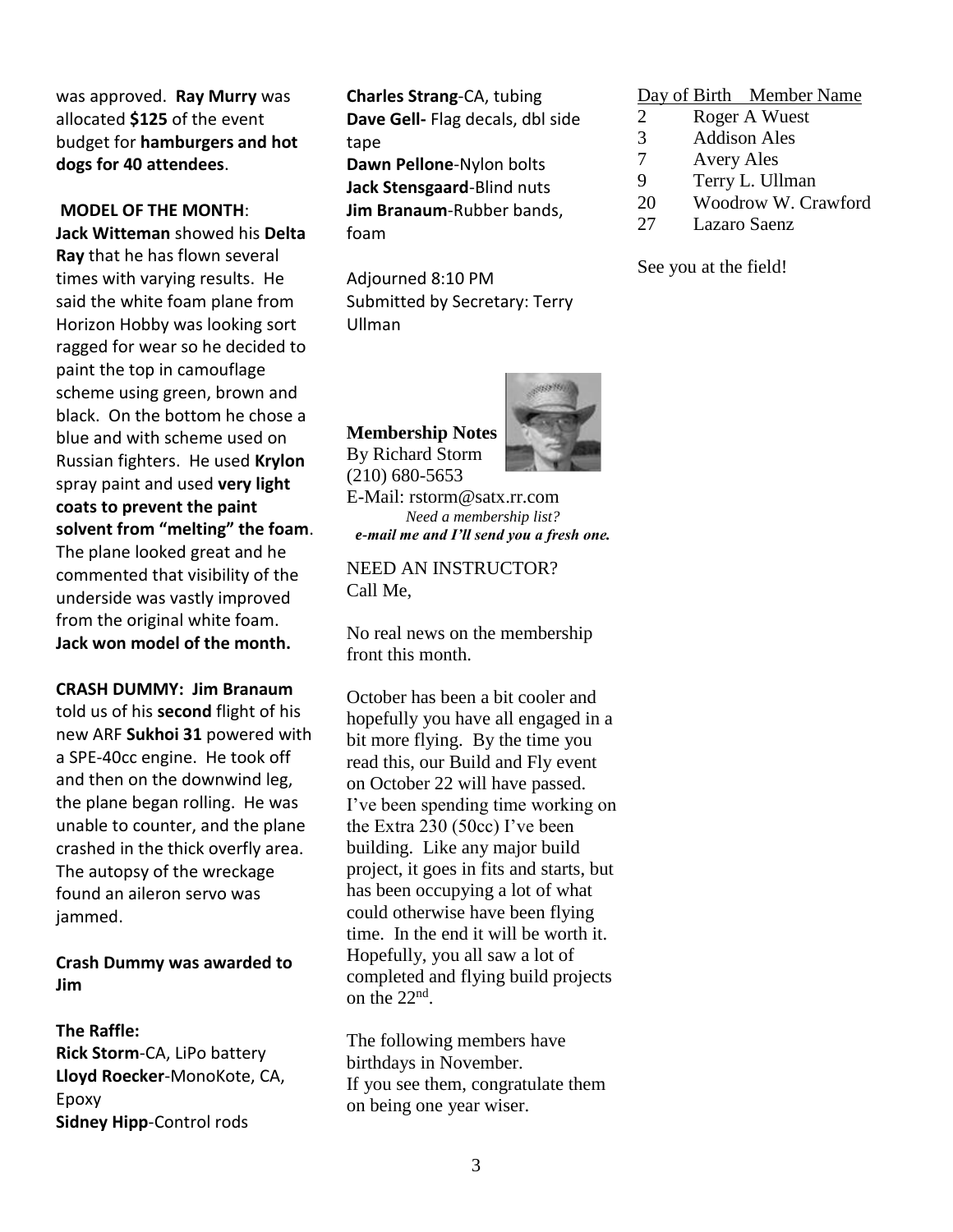# **San Antonio Prop Busters Membership Roster**

| <b>Member Name</b>                                    |                    | Home Phone Work Phone AMA            |                 |
|-------------------------------------------------------|--------------------|--------------------------------------|-----------------|
|                                                       |                    |                                      | Number          |
|                                                       |                    |                                      |                 |
|                                                       | Open               |                                      |                 |
| <b>Rich Ales</b>                                      | (931) 494-0292     |                                      | 769813          |
| Don Barr                                              | (210) 690-4767     |                                      | 938572          |
| Chris Bartz                                           | $(210) 566 - 6800$ |                                      | 1052874         |
| Mark Blackmer                                         |                    | (210) 496-7252 (210) 289-7721 424235 |                 |
| Jim Branaum                                           | (830) 981-8893     |                                      | 1428            |
| <b>Brian Caples</b>                                   | (210) 657-2459     |                                      | 615555          |
| <b>Toby Carreon</b>                                   | $(210)$ 435-8857   |                                      | 531319          |
| Mark Cheney                                           |                    |                                      | Pending         |
| Don Copeland                                          | (210) 459-0339     |                                      | pending         |
| Wayne Crawford                                        | (210) 313-5077     |                                      | 49319           |
| <b>Ron Dietes</b>                                     |                    | (210) 497-8420 (210) 246-8432 149844 |                 |
| <b>Rick Doucette</b>                                  | (210) 379-3647     |                                      | 134907          |
| Tony Galindo                                          | (210) 684-0184     |                                      | 728297          |
| John Gardner                                          | $(210)$ 695-4683   |                                      | 1012221         |
| Dave Gell                                             | $(210)$ 324-6635   |                                      | 393798          |
| Jerry Giles                                           | $(210)$ 696-4649   |                                      | 349541          |
| Colin Gipp                                            | $(210)$ 360-9008   |                                      | 20691           |
| Rob G K-9 (Grauel)                                    |                    | (210) 724-7870 (210) 825-2327        | 942156          |
| Don Gray                                              | $(210)$ 408-1568   |                                      | 874310          |
| Romeo Gutierrez-Batista (210) 837-4824 (210) 932-6363 |                    |                                      | 591808          |
| <b>Gary Harris</b>                                    | (830) 368-4191     |                                      | 814629          |
| <b>Bill Higgins Sr</b>                                | (210) 684-5487     |                                      | 616294          |
| Sidney E Hipp                                         |                    | (830) 510-6311 (210) 844-7846        | 424153          |
| Robert L Jarzombek                                    | (210) 684-4550     |                                      | 383583          |
| Edward Johnson                                        |                    | (210) 860-1221 (210) 615-8300 551051 |                 |
| Doug. Knox                                            | (830) 535-6594     |                                      | 438280          |
| <b>Hilmer Merz</b>                                    | (210) 337-0393     |                                      | 63549           |
| Lee Moore                                             | (210) 673-1038     |                                      | 5084            |
| Ray Murry                                             | (830) 581-8216     |                                      | 150343          |
| Drew Obaya                                            | (210) 781-2298     |                                      | 1111529         |
| <b>Kevin Pellone</b>                                  | (210) 372-9777     |                                      | 1117142         |
| Humberto Perez                                        | (361) 358-5294     |                                      | 103931          |
| Dany Realpe                                           | (210) 900-0583     |                                      | 1059331         |
| Lloyd Roecker                                         | (210) 495-2877     |                                      | 89089           |
| Ken Rogers                                            | (210) 259-3761     |                                      | 259284          |
| Lazaro Saenz                                          | (219) 670-7844     |                                      | 1038414         |
| <b>Brian Saldana</b>                                  | (210) 492-3680     |                                      | 596858          |
| Dave Schlueter                                        |                    | (210) 492-1872 (210) 436-3308        | 473839          |
| <b>Bob Severance</b>                                  | (210) 493-2709     |                                      | 7989            |
| <b>Benard Siegel</b>                                  | (210) 387-6437     |                                      | <b>CRASHING</b> |
| Jack Stensgaard                                       |                    | (210) 764-1103 (210) 723-5144 462674 |                 |
| <b>Rick Storm</b>                                     |                    | (210) 680-5653 (210) 925-2128        | 560007          |
| Charles Strang                                        |                    | (210) 481-7375 (210) 744-1517        | 762469          |
| Gary Sustala                                          |                    | (830) 429-7100 (210) 857-8250        | 787787          |
| Terry Taylor                                          | (281) 455-4451     |                                      | 325621          |
| Terry Ullman                                          | (210) 408-0830     |                                      | 555630          |

| <b>Member Name</b> Home Phone             |                  | <b>Work Phone AMA</b>         | <b>Number</b> |
|-------------------------------------------|------------------|-------------------------------|---------------|
| <b>Greg Vincent</b>                       |                  |                               | 857568        |
| Hansel Wells                              | $(210)$ 316-4437 |                               | 859759        |
| George Wilson                             |                  | (210) 838-1429 (210) 522-2587 | 25606         |
| Jack Witteman                             | (210) 599-2763   |                               | 1081917       |
| Roger Wuest                               | (210) 633-0236   |                               | 577876        |
|                                           | Family           |                               |               |
| <b>Addison Ales</b>                       | (931) 494-0292   |                               | Pending       |
| <b>Avery Ales</b>                         | (931) 494-0292   |                               | Pending       |
| <b>Letty Dietes</b>                       | (210) 497-8420   |                               | 371959        |
|                                           | Affiliate        |                               |               |
| Jorge Cantu                               |                  | (210) 927-9742 (210) 977-7075 | 679281        |
| <b>Bill Cook</b>                          | (210) 268-2167   |                               | 667816        |
| Steve Curtis                              |                  | (210) 381-3507 (210) 522-9715 | 556772        |
| Steve A. Kossl                            |                  | (830) 438-2720 (210) 308-4777 | 631729        |
| Cliff (Little Red) Stewart (210) 865-3269 |                  |                               | 689294        |
| Jerry Sustala                             |                  | (830) 429-7100 (210) 857-8250 |               |
|                                           |                  |                               |               |
|                                           |                  |                               |               |
|                                           |                  |                               |               |
|                                           |                  |                               |               |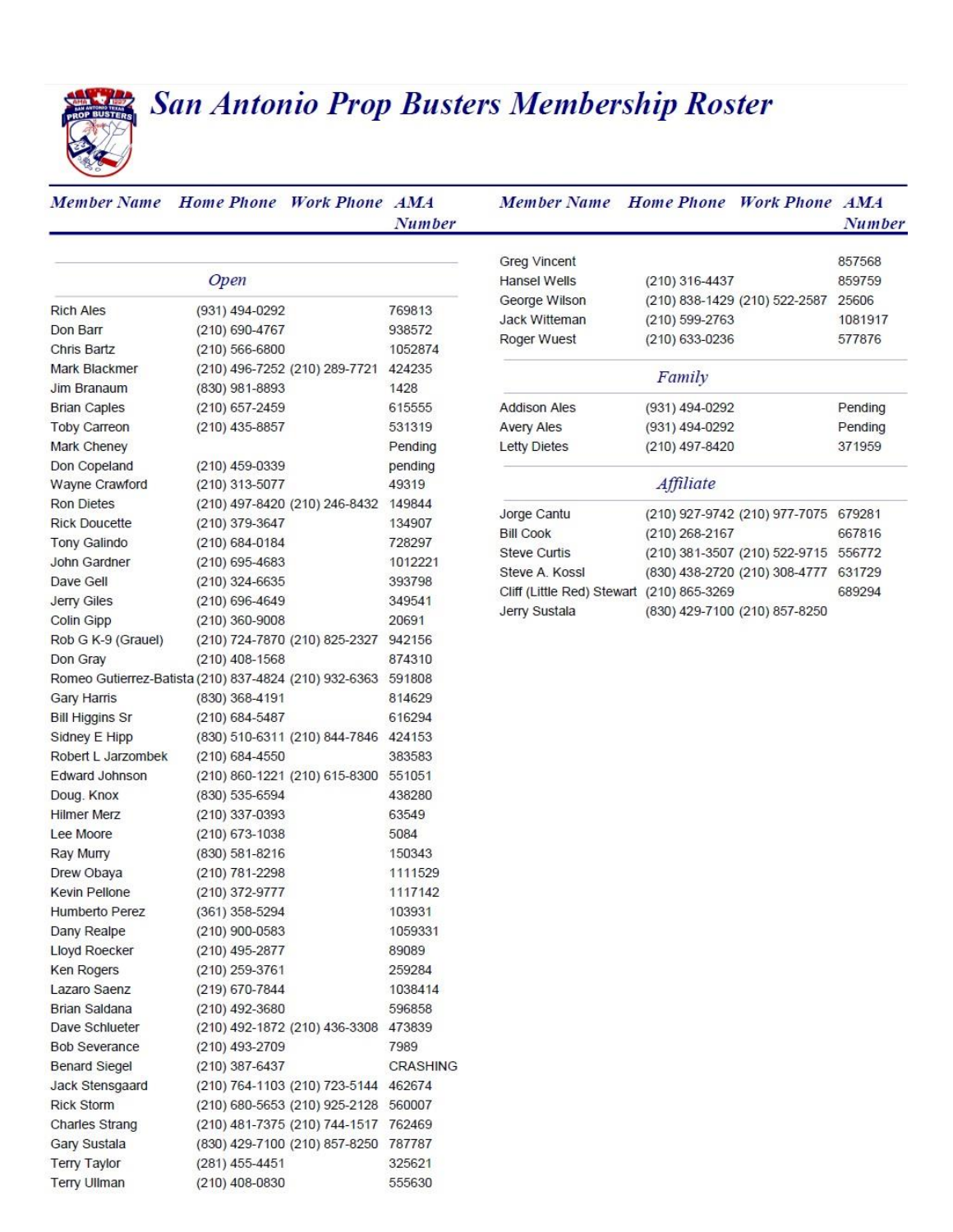**Call Us for All Your Copier, Printer & FAX Needs Prop Buster Members Receive a 5% Discount on All Supplies**

## **AMERICOPY, Inc.**

6075 De Zavala Rd #J San Antonio, TX 78724 **(210) 381-3568 Fax: (210) 829-5554** Digital Copier/Printers Print/FAX/Copy/Scan High Speed Laser Printers Laser Printer Toner Cartridges Fax Toner & Supplies Maintenance Contracts Nation Wide Delivery

> **Royal Copystar** Steve Curtis – Owner

**Special Thanks To HobbyTown USA For Supporting the Raffle**

**HobbyTown USA 2501 NW Loop 410 San Antonio, TX 78230 (210) 348-8697 Fax: (210) 829-8707 [www.hobbytownsatx.com](http://www.hobbytownsatx.com/) E-mail[: sanhobbie@aol.com](mailto:sanhobbie@aol.com)**

**Radio Control Headquarters 14910 Nacogdoches #110 San Antonio, TX 78247 (210) 651-0435 Fax: (210) 650-3568 [info@rchqonline.com](mailto:info@rchqonline.com)**

**Al's Hobbies 7121 Highway 90 West Suite 150 San Antonio, TX 78227 Voice: (210) 645-1050 Fax: (210) 645-6450 alshobbies@usa.com**

Horizon Alpha Trainer Airframe

No Crash Damage: \$50



Call: George Wilson @ 210-838-1429 grw3flies@aol.com